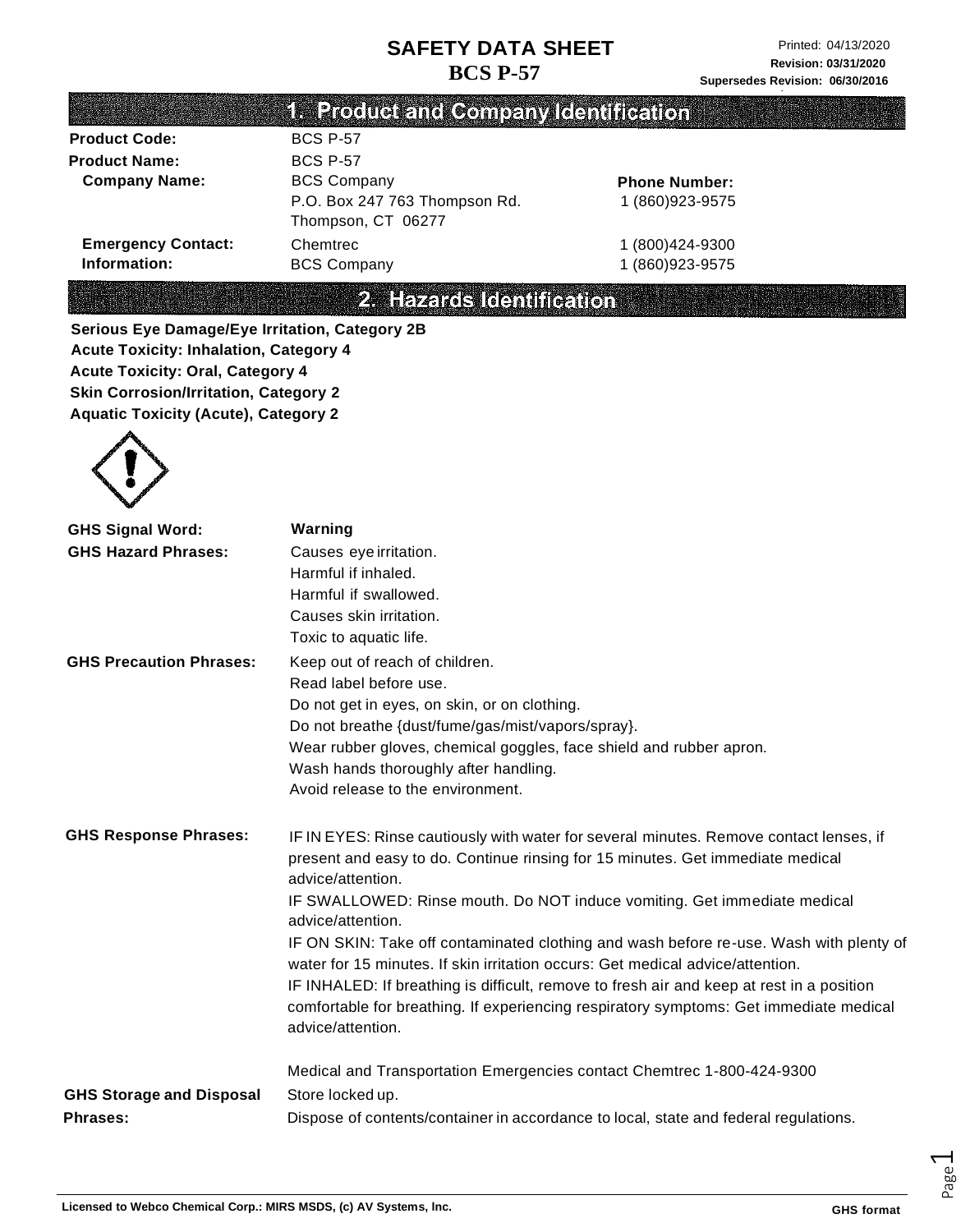#### **Potential Health Effects (Acute and Chronic):**

No data available.

|                                |                                                                                                                                                                                                                                                                                                                                                                          |                                                                                                     | 3. Composition/Information on Ingredients                                                                                                                                                                                                                                                                                                                                                                                                                                                                                                      |
|--------------------------------|--------------------------------------------------------------------------------------------------------------------------------------------------------------------------------------------------------------------------------------------------------------------------------------------------------------------------------------------------------------------------|-----------------------------------------------------------------------------------------------------|------------------------------------------------------------------------------------------------------------------------------------------------------------------------------------------------------------------------------------------------------------------------------------------------------------------------------------------------------------------------------------------------------------------------------------------------------------------------------------------------------------------------------------------------|
| CAS#                           |                                                                                                                                                                                                                                                                                                                                                                          | <b>Hazardous Components (Chemical Name)</b>                                                         | Concentration                                                                                                                                                                                                                                                                                                                                                                                                                                                                                                                                  |
| 3728-14-3                      | Triton DF12                                                                                                                                                                                                                                                                                                                                                              |                                                                                                     | 5.0-25.0%                                                                                                                                                                                                                                                                                                                                                                                                                                                                                                                                      |
| 7632-00-0                      | Sodium nitrite {Nitrous acid, sodium salt}                                                                                                                                                                                                                                                                                                                               |                                                                                                     | $< 5.0\%$                                                                                                                                                                                                                                                                                                                                                                                                                                                                                                                                      |
| 7732-18-5                      | Water                                                                                                                                                                                                                                                                                                                                                                    |                                                                                                     | 60.0 - 80.0 %                                                                                                                                                                                                                                                                                                                                                                                                                                                                                                                                  |
| 497-19-8                       | Sodium carbonate {Carbonic acid, disodium salt; < 5.0 %<br>Soda ash}                                                                                                                                                                                                                                                                                                     |                                                                                                     |                                                                                                                                                                                                                                                                                                                                                                                                                                                                                                                                                |
| 1300-72-7                      | sodium salt}                                                                                                                                                                                                                                                                                                                                                             | Sodium xylenesulfonate {Benzenesulfonicacid, <5.0 %<br>dimethyl-, sodium salt; Xylenesulfonic acid, |                                                                                                                                                                                                                                                                                                                                                                                                                                                                                                                                                |
|                                |                                                                                                                                                                                                                                                                                                                                                                          |                                                                                                     | <b>4. First Atd Measures</b>                                                                                                                                                                                                                                                                                                                                                                                                                                                                                                                   |
| <b>Emergency and First Aid</b> |                                                                                                                                                                                                                                                                                                                                                                          |                                                                                                     |                                                                                                                                                                                                                                                                                                                                                                                                                                                                                                                                                |
| <b>Procedures:</b>             |                                                                                                                                                                                                                                                                                                                                                                          |                                                                                                     |                                                                                                                                                                                                                                                                                                                                                                                                                                                                                                                                                |
| In Case of Inhalation:         |                                                                                                                                                                                                                                                                                                                                                                          |                                                                                                     | If breathing is difficult, remove to fresh air and keep at rest in a position comfortable for                                                                                                                                                                                                                                                                                                                                                                                                                                                  |
|                                |                                                                                                                                                                                                                                                                                                                                                                          |                                                                                                     | breathing. If experiencing respiratory symptoms: Get immediate medical advice/attention.                                                                                                                                                                                                                                                                                                                                                                                                                                                       |
| In Case of Skin Contact:       |                                                                                                                                                                                                                                                                                                                                                                          | and footwear or wash before reuse.                                                                  | Flush thoroughly with fresh, tepid water for 15 minutes. Discard contaminated clothing                                                                                                                                                                                                                                                                                                                                                                                                                                                         |
| In Case of Eye Contact:        |                                                                                                                                                                                                                                                                                                                                                                          | advice/attention.                                                                                   | Immediately flush eyes with large amounts of fresh, tepid water for at least 15 minutes.<br>Hold eyelids open to ensure complete irrigation of eye and lid tissues. Tilt head to the<br>side and irrigate the eye from the bridge of the nose to the outside of the face. Keep<br>run-off from entering the other eye, mouth or ear. Washing eye within the first few<br>seconds is essential to achieve maximum effectiveness. Remove contact lenses, if<br>present and easy to do. Continue rinsing. If eye irritation persists, get medical |
|                                | Do not induce vomiting. Rinse mouth with fresh, Tepid water, then immediately drink 4-8<br>In Case of Ingestion:<br>oz. or milk or water. Never give anything by mouth to an unconscious person. If vomiting<br>occurs, keep airways open. Keep head lower than hips to prevent aspiration into the<br>lungs. Get medical advice/attention.<br>5. Fire Fighting Measures |                                                                                                     |                                                                                                                                                                                                                                                                                                                                                                                                                                                                                                                                                |
| Flash Pt:                      |                                                                                                                                                                                                                                                                                                                                                                          | Nonflammable                                                                                        |                                                                                                                                                                                                                                                                                                                                                                                                                                                                                                                                                |
| <b>Explosive Limits:</b>       |                                                                                                                                                                                                                                                                                                                                                                          | LEL: No data.                                                                                       | UEL: No data.                                                                                                                                                                                                                                                                                                                                                                                                                                                                                                                                  |
| <b>Autoignition Pt:</b>        |                                                                                                                                                                                                                                                                                                                                                                          | No data.                                                                                            |                                                                                                                                                                                                                                                                                                                                                                                                                                                                                                                                                |
|                                |                                                                                                                                                                                                                                                                                                                                                                          |                                                                                                     | Suitable Extinguishing Media: Dry chemical, CO2, sand, earth, water spray or regular foam.                                                                                                                                                                                                                                                                                                                                                                                                                                                     |
|                                | <b>Fire Fighting Instructions:</b>                                                                                                                                                                                                                                                                                                                                       |                                                                                                     | As in any fire, wear a self-contained breathing apparatus in pressure-demand,                                                                                                                                                                                                                                                                                                                                                                                                                                                                  |
|                                |                                                                                                                                                                                                                                                                                                                                                                          |                                                                                                     | MSHA/NIOSH (approved or equivalent), and full protective gear.                                                                                                                                                                                                                                                                                                                                                                                                                                                                                 |
| Hazards:                       | No data available.<br><b>Flammable Properties and</b>                                                                                                                                                                                                                                                                                                                    |                                                                                                     |                                                                                                                                                                                                                                                                                                                                                                                                                                                                                                                                                |

No data available.

Page  $\curvearrowright$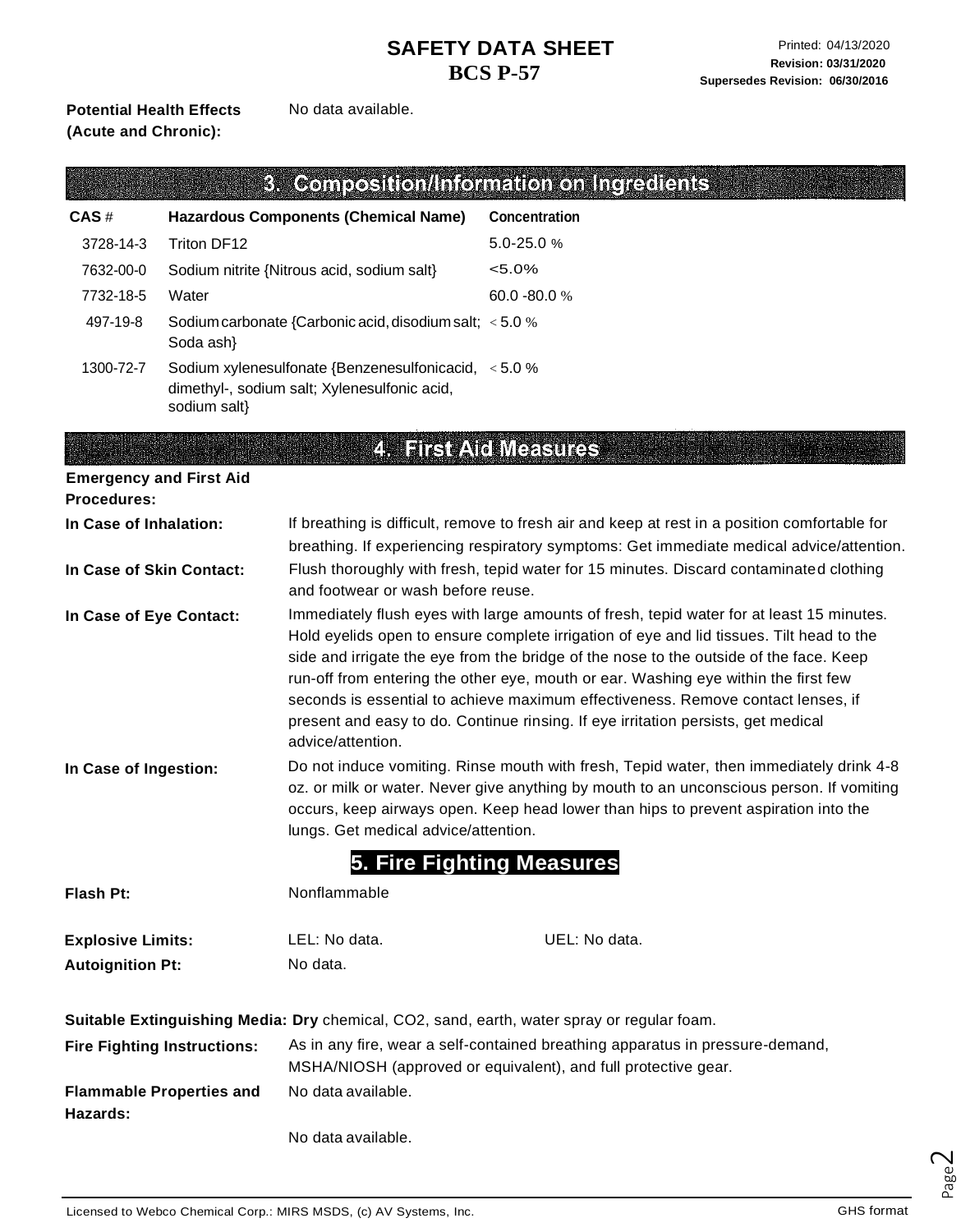# 6. Accidental Release Measures

**Protective Precautions, Protective Equipment and Emergency Procedures:**

Rubber or neoprene gloves, Safety glasses, Wear chemical protective clothing.

**Steps To Be Taken In Case Material Is Released Or Spilled:**

Absorb spill with inert material (e.g. dry sand or earth), and dispose of in accordance with applicable regulations.

# 7. Handling and Storage

**Precautions To Be Taken in Handling:** For industrial or institutional use only.

**Precautions To Be Taken in Storing:**

Keep from freezing. Store away from incompatible material. Store in cool/well-ventilated place. Store in tightly sealed container

#### 8. Exposure Controls/Personal Protection \_

| CAS#                                                                    | <b>Partial Chemical Name</b>                                                                                                |                                                                           | <b>OSHA TWA</b>                                                                 | <b>ACGIHTWA</b>          | <b>Other Limits</b> |
|-------------------------------------------------------------------------|-----------------------------------------------------------------------------------------------------------------------------|---------------------------------------------------------------------------|---------------------------------------------------------------------------------|--------------------------|---------------------|
| 3728-14-3                                                               | Triton DF12                                                                                                                 |                                                                           | PEL: 25 ppm                                                                     | TLV: 1ppm<br>STEL: 3 ppm | No data.            |
| 7632-00-0                                                               | Sodium nitrite {Nitrous acid, sodium<br>salt}                                                                               |                                                                           | No data.                                                                        | No data.                 | No data.            |
| 7732-18-5                                                               | Water                                                                                                                       |                                                                           | No data.                                                                        | No data.                 | No data.            |
| 497-19-8                                                                | Sodium carbonate {Carbonic acid,<br>disodium salt; Soda ash}                                                                |                                                                           | No data.                                                                        | No data.                 | No data.            |
| 1300-72-7                                                               | No data.<br>Sodium xylenesulfonate<br>{Benzenesulfonicacid, dimethyl-,<br>sodium salt; Xylenesulfonic acid,<br>sodium salt} |                                                                           |                                                                                 | No data.                 | No data.            |
| <b>Respiratory Equipment</b><br>{Specify Type):                         |                                                                                                                             |                                                                           | A respirator is not needed under normal and intended conditions of product use. |                          |                     |
| Safety glasses<br><b>Eye Protection:</b>                                |                                                                                                                             |                                                                           |                                                                                 |                          |                     |
| <b>Protective Gloves:</b><br>Rubber or neoprene gloves                  |                                                                                                                             |                                                                           |                                                                                 |                          |                     |
| Wear chemical protective clothing.<br><b>Other Protective Clothing:</b> |                                                                                                                             |                                                                           |                                                                                 |                          |                     |
| <b>Engineering Controls</b><br>{Ventilation etc.):                      |                                                                                                                             | Good general ventilation should be sufficient to control airborne levels. |                                                                                 |                          |                     |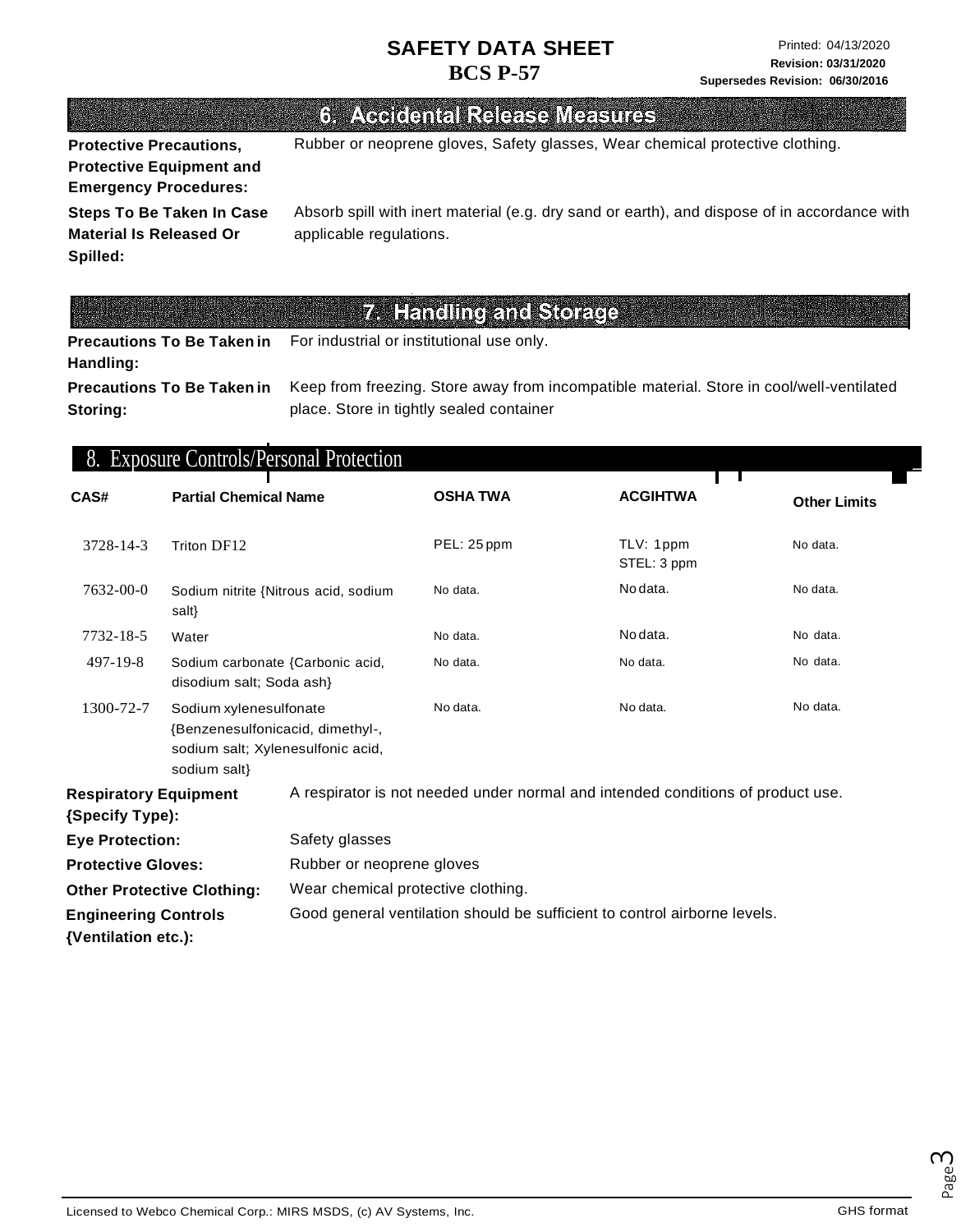|                                     |                         |           | 9. Physical and Chemical Properties |  |
|-------------------------------------|-------------------------|-----------|-------------------------------------|--|
| <b>Physical States:</b>             | [X] Liquid<br>[ ] Gas   | [ ] Solid |                                     |  |
| <b>Appearance and Odor:</b>         | Appearance: Liquid      |           |                                     |  |
|                                     | Odor: No apparent odor. |           |                                     |  |
| <b>Melting Point:</b>               | 00.0 C                  |           |                                     |  |
| <b>Boiling Point:</b>               | $100.00 \text{ C}$      |           |                                     |  |
| Flash Pt:                           | Nonflammable            |           |                                     |  |
| <b>Evaporation Rate:</b>            | No data.                |           |                                     |  |
| Flammability (solid, gas):          | No data available.      |           |                                     |  |
| <b>Explosive Limits:</b>            | LEL: No data.           |           | UEL: No data.                       |  |
| Vapor Pressure (vs. Air or          | No data.                |           |                                     |  |
| $mm Hg$ :                           |                         |           |                                     |  |
| Vapor Density (vs. $Air = 1$ ):     | No data.                |           |                                     |  |
| <b>Specific Gravity (Water= 1):</b> | No data.                |           |                                     |  |
| <b>Solubility in Water:</b>         | 100                     |           |                                     |  |
| <b>Percent Volatile:</b>            | 75.0%                   |           |                                     |  |
| <b>Autoignition Pt:</b>             | No data.                |           |                                     |  |
|                                     |                         |           |                                     |  |
|                                     |                         |           |                                     |  |

|                                                                                                                      | <b>10. Stability and Reactivity</b>                                                                                                                                                        |  |  |  |
|----------------------------------------------------------------------------------------------------------------------|--------------------------------------------------------------------------------------------------------------------------------------------------------------------------------------------|--|--|--|
| Stability:                                                                                                           | Unstable [ ]<br>Stable [X]                                                                                                                                                                 |  |  |  |
| <b>Conditions To Avoid -</b><br>Instability:                                                                         | Avoid handling conditions which may allow for leaks and spills of this material. Do not<br>permit personnel to handle this product without proper training and/or protective<br>equipment. |  |  |  |
| Incompatibility- Materials To Avoid contact with acidic and ammonia products, amines, and powdered metals.<br>Avoid: |                                                                                                                                                                                            |  |  |  |
| Hazardous Decomposition or No data available.<br><b>Byproducts:</b>                                                  |                                                                                                                                                                                            |  |  |  |
| <b>Possibility of Hazardous</b><br><b>Reactions:</b>                                                                 | Will not occur $[X]$<br>Will occur [ ]                                                                                                                                                     |  |  |  |
| <b>Conditions To Avoid -</b><br><b>Hazardous Reactions:</b>                                                          | No data available.                                                                                                                                                                         |  |  |  |

Licensed to Webco Chemical Corp.: MIRS MSDS, (c) AV Systems, Inc. GHS format Corp.: GHS format

Page  $\overline{\mathcal{A}}$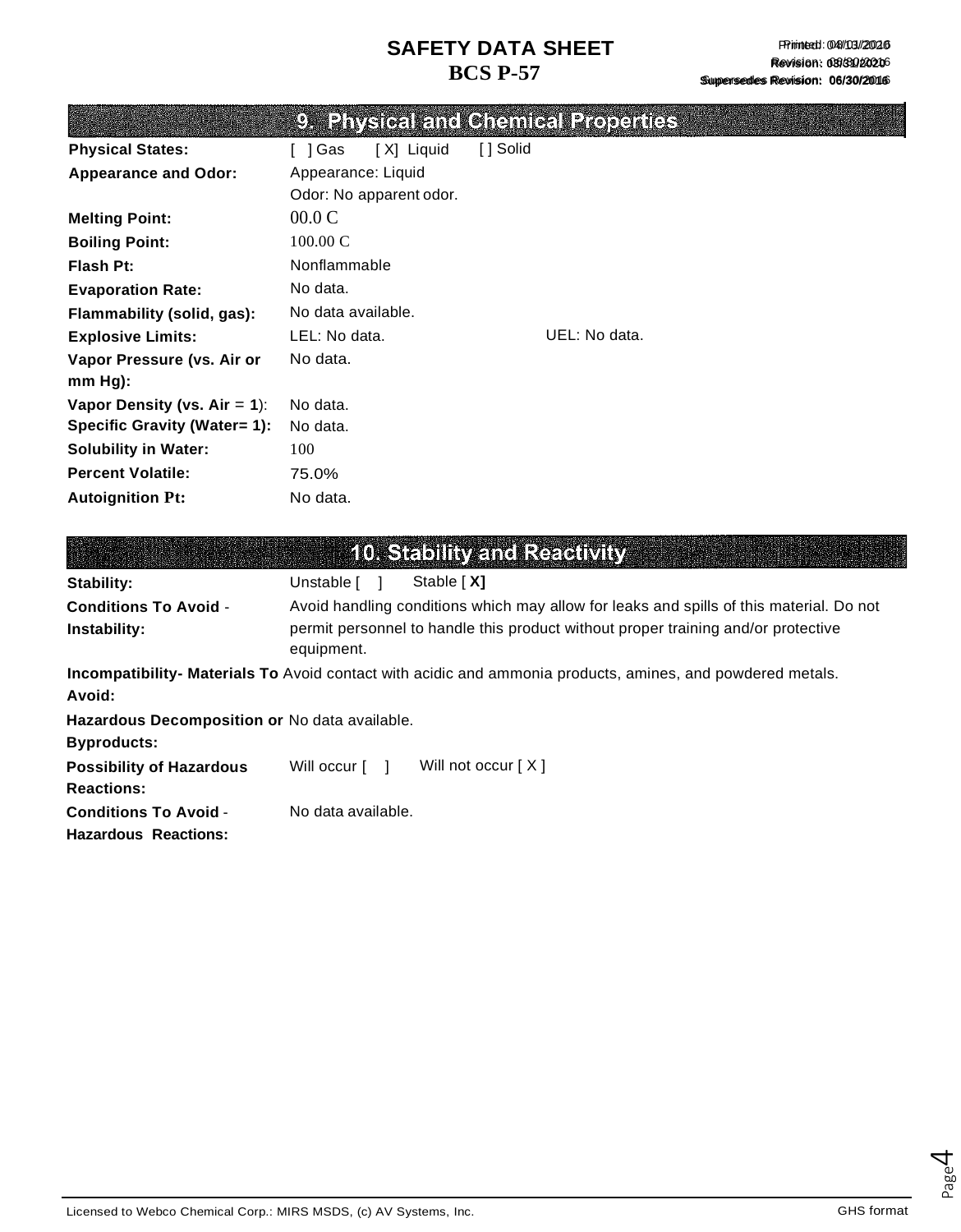| 11. Toxicological Information     |             |                                                                          |                    |  |
|-----------------------------------|-------------|--------------------------------------------------------------------------|--------------------|--|
| <b>Toxicological Information:</b> |             | Inhalation, Eye contact, Skin contact                                    |                    |  |
| <b>Irritation or Corrosion:</b>   | Eyes:       | Causes serious eye irritation.                                           |                    |  |
|                                   | Skin:       | May cause skin irritation.                                               |                    |  |
|                                   | Ingestion:  | No known effects.                                                        |                    |  |
|                                   | Inhalation: | May cause nose, throat, and lung irritation                              |                    |  |
| <b>Symptoms related to</b>        | Eves:       | Redness, pain, irritation.                                               |                    |  |
|                                   |             | Toxicological Characteristics: Ingestion: No symptoms known or expected. |                    |  |
|                                   |             | Inhalation: Respiratory irritation, cough                                |                    |  |
| Carcinogenicity:                  | NTP? No     | IARC Monographs? No                                                      | OSHA Regulated? No |  |

# 12. Ecological Information

**General Ecological Information:**

Harmful to aquatic life.

#### **13. Disposal Considerations**

**Waste Disposal Method:** Dispose of contents/container in accordance to local, state and federal regulations.

#### 14. Transport Information

#### **LAND TRANSPQRT (US DOT):**

**DOT Proper Shipping Name:** Compound Cleaner, Not Regulated. **DOT Hazard Class: UN/NA Number:**

#### **AIR TRANSPORT (ICAO/IATA):**

**ICAO/IATA Shipping Name:** Not Regulated

**15. Regulatory Information** 

#### **EPA SARA (Superfund Amendments and Reauthorization Act of 1986) Lists**

| $CAS \#$<br>3728-14-3                                                                                                                                                                                                       | <b>Hazardous Components (Chemical Name)</b><br>Triton DF12                                                   |                                       |                                                                                                         | S. 302 (EHS)<br>No. | S. 304 RQ<br>No. | S. 313 (TRI)<br>No. |
|-----------------------------------------------------------------------------------------------------------------------------------------------------------------------------------------------------------------------------|--------------------------------------------------------------------------------------------------------------|---------------------------------------|---------------------------------------------------------------------------------------------------------|---------------------|------------------|---------------------|
| 7632-00-0                                                                                                                                                                                                                   | Sodium nitrite {Nitrous acid, sodium salt}                                                                   |                                       | No.                                                                                                     | <b>Yes 100 LB</b>   | Yes              |                     |
| 7732-18-5                                                                                                                                                                                                                   | Water                                                                                                        |                                       |                                                                                                         | No.                 | No.              | No.                 |
| 497-19-8                                                                                                                                                                                                                    | Sodium carbonate {Carbonic acid, disodium salt; No<br>Soda ash}                                              |                                       |                                                                                                         |                     | No.              | No.                 |
| 1300-72-7                                                                                                                                                                                                                   | Sodium xylenesulfonate {Benzenesulfonicacid,<br>dimethyl-, sodium salt: Xylenesulfonic acid,<br>sodium salt} |                                       |                                                                                                         | No.                 | No.              | No.                 |
| This material meets the EPA<br>$[X]$ Yes $[ \ ]$ No $[$<br>'Hazard Categories' defined<br>  Yes [X] No<br>for SARA Title III Sections<br>$[X]$ Yes $[ \ ]$ No $[$<br>311/312 as indicated:<br>  Yes [X] No [<br>[Yes [X] No |                                                                                                              | <b>Fire Hazard</b><br>Reactive Hazard | Acute (immediate) Health Hazard<br>Chronic (delayed) Health Hazard<br>Sudden Release of Pressure Hazard |                     |                  |                     |

4

Page ம